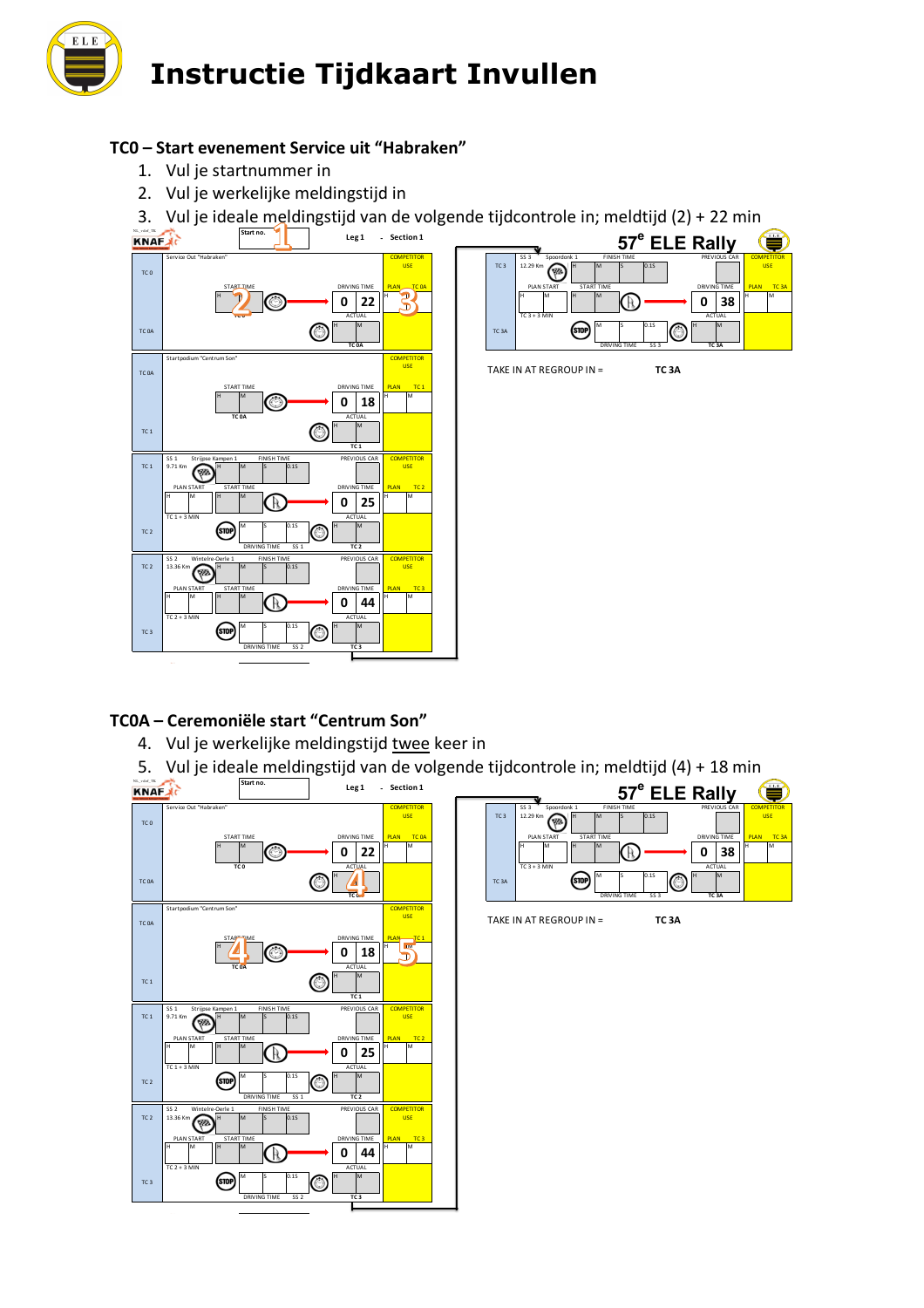

# **TC1 – Tijdcontrole Klassementsproef 1 "Strijpse Kampen"**

- 6. Vul je werkelijke meldingstijd in
- 7. Vul het nummer van de rallyauto voor je in (previous car)
- 8. Vul je geplande starttijd in; werkelijke meldtijd (6) + 3 min





**TC 3A** ACTUAL **COMPETITOR** 

USE

## **Start Klassementsproef 1 "Strijpse Kampen"**

9. Vul je werkelijke starttijd in

10. Vul je ideale meldingstijd van de volgende tijdcontrole in; starttijd (9) + 25 min